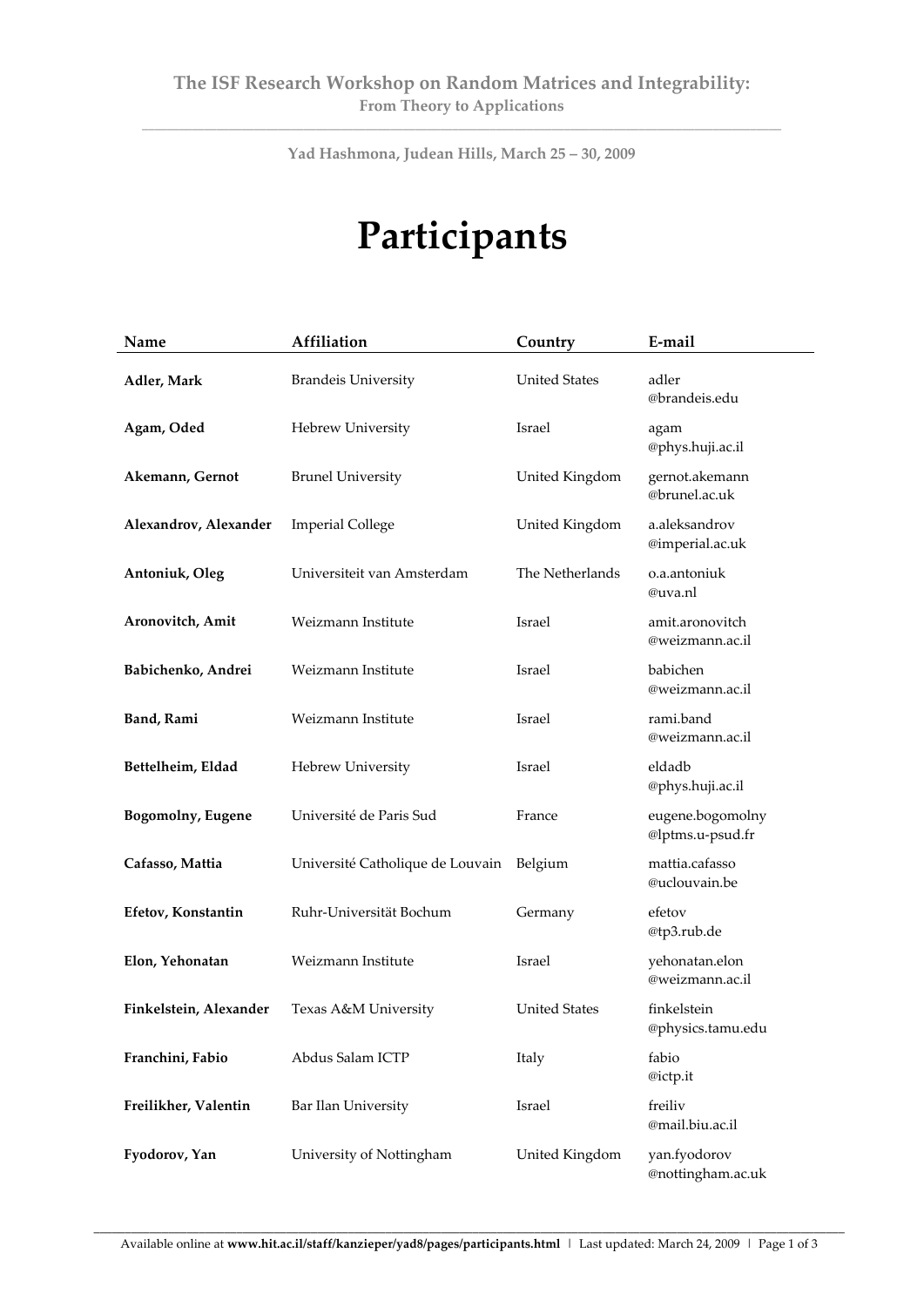| Godel, Amit          | Weizmann Institute                 | Israel               | amit.godel<br>@weizmann.ac.il            |
|----------------------|------------------------------------|----------------------|------------------------------------------|
| Hikami, Shinobu      | University of Tokyo                | Japan                | hikami<br>@dice.c.u-tokyo.ac.jp          |
| Its, Alexander       | Indiana University                 | <b>United States</b> | itsa<br>@math.iupui.edu                  |
| Jokela, Niko         | Technion                           | Israel               | najokela<br>@physics.technion.ac.il      |
| Järvinen, Matti      | Syddansk Universitet               | Denmark              | mjarvine<br>@imada.sdu.dk                |
| Kamenev, Alex        | University of Minnesota            | <b>United States</b> | kamenev<br>@physics.umn.edu              |
| Kanzieper, Eugene    | Holon Institute of Technology      | Israel               | eugene.kanzieper<br>@hit.ac.il           |
| Klitz, Alexander     | Universität Bonn                   | Germany              | klitz<br>@th.physik.uni-bonn.de          |
| Kogan, Eugene        | Bar Ilan University                | Israel               | kogan<br>@mail.biu.ac.il                 |
| Kravtsov, Vladimir   | Abdus Salam ICTP                   | Italy                | kravtsov<br>@ictp.it                     |
| Kundu, Anjan         | Saha Institute for Nuclear Physics | India                | anjan.kundu<br>@saha.ac.in               |
| Kytölä, Kalle        | Université de Genève               | Switzerland          | kalle.kytola<br>@unige.ch                |
| Moerbeke, Pierre van | Université Catholique de Louvain   | Belgium              | pierre.vanmoerbeke<br>@uclouvain.be      |
| Nahum, Adam          | University of Chicago              | <b>United States</b> | adamnahum<br>@uchicago.edu               |
| Oppermann, Reinhold  | Universität Würzburg               | Germany              | opperman<br>@physik.uni-<br>wuerzburg.de |
| Oren, Idan           | Weizmann Institute                 | Israel               | idan.oren<br>@weizmann.ac.il             |
| Osipov, Vladimir Al. | Universität Duisburg-Essen         | Germany              | vladimir.osipov<br>@uni-due.de           |
| Pnini, Reuven        | Rafael Ltd                         | Israel               | reuven.pnini<br>@gmail.com               |
| Rumanov, Igor        | University of California, Davis    | <b>United States</b> | igorrumanov<br>@math.ucdavis.edu         |
| Schmidtt, David      | Instituto de Física Teórica        | <b>Brazil</b>        | david<br>@ift.unesp.br                   |
| Schwiete, Georg      | Texas A&M University               | <b>United States</b> | schwiete<br>@physics.tamu.edu            |
| Simm, Nicholas       | University of Bristol              | United Kingdom       | n.simm<br>@bristol.ac.uk                 |
| Smilansky, Uzy       | Weizmann Institute                 | Israel               | uzy.smilansky<br>@weizmann.ac.il         |